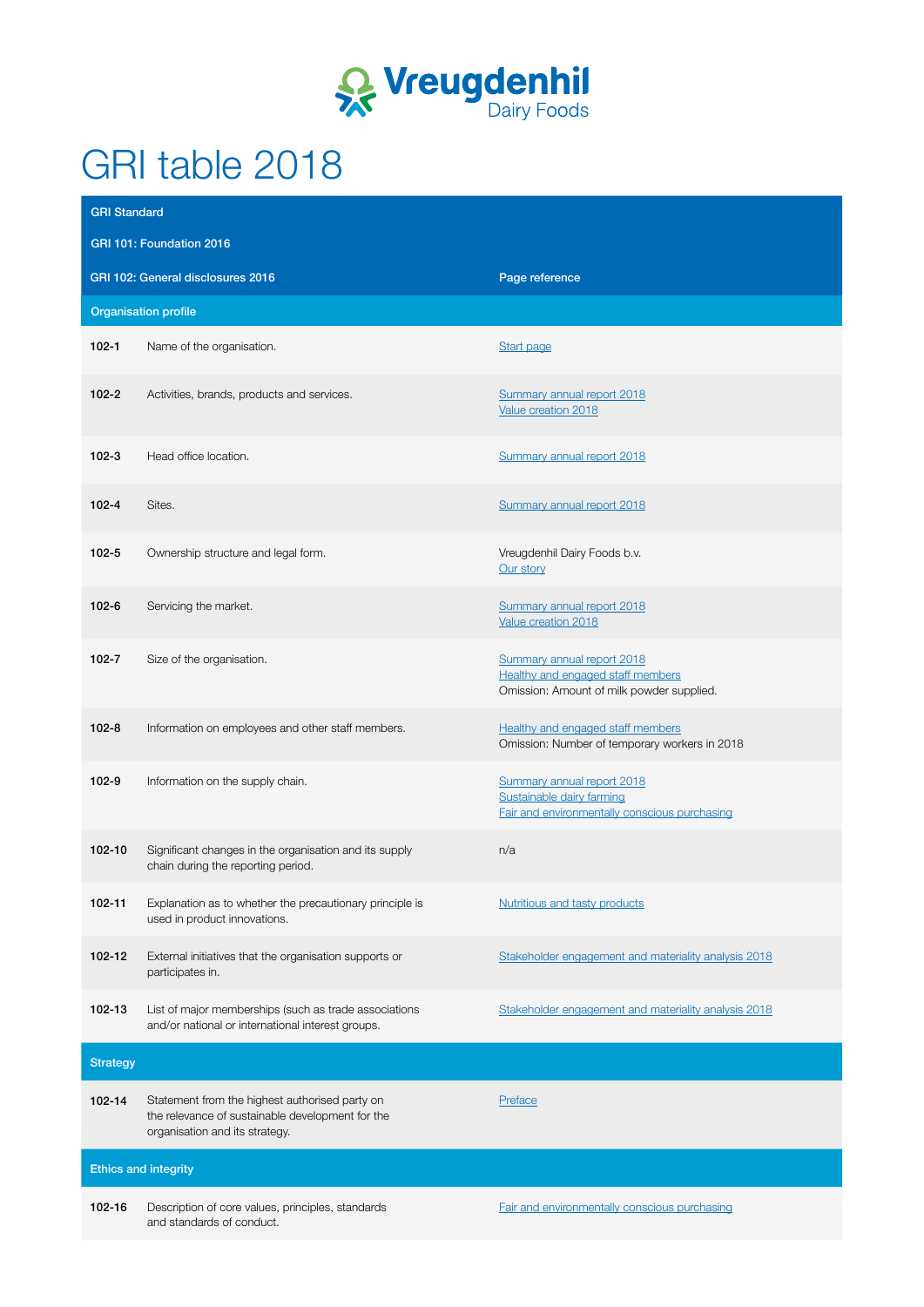| Governance |                                                                                                                                                                                                                                                               |                                                             |  |  |
|------------|---------------------------------------------------------------------------------------------------------------------------------------------------------------------------------------------------------------------------------------------------------------|-------------------------------------------------------------|--|--|
| 102-18     | Governance structure: The organisation's administrative<br>structure, including committees that fall under the highest<br>administrative body. And the committee that is responsible<br>for decision-making on economic, environmental and<br>social matters. | Sustainability Management 2018 + Our story (family company) |  |  |
|            | Stakeholder engagement                                                                                                                                                                                                                                        |                                                             |  |  |
| 102-40     | List of groups of stakeholders that the organisation<br>has obtained.                                                                                                                                                                                         | Stakeholder engagement and materiality analysis 2018        |  |  |
| 102-41     | CLA: Percentage of employees that falls under a<br>collective labour agreement.                                                                                                                                                                               | <b>Healthy and engaged staff members</b>                    |  |  |
| 102-42     | Starting points for the listing and selection of stakeholders.                                                                                                                                                                                                | Stakeholder engagement and materiality analysis 2018        |  |  |
| 102-43     | The way in which stakeholders are engaged, including<br>the frequency by stakeholder type and group.                                                                                                                                                          | Stakeholder engagement and materiality analysis 2018        |  |  |
| 102-44     | Main subjects and issues that emerge from the consultation<br>with stakeholders and how the organisation responded,<br>inter alia in its reporting.                                                                                                           | Stakeholder engagement and materiality analysis 2018        |  |  |
|            | <b>Reporting principles</b>                                                                                                                                                                                                                                   |                                                             |  |  |
| 102-45     | Overview of all companies that are included in the consolidated<br>annual report but do not fall under this report.                                                                                                                                           | n/a                                                         |  |  |
| 102-46     | Process for the determination of the contents and specific<br>delimitation of the report and the principles used for this.                                                                                                                                    | <b>Sustainability Management 2018</b>                       |  |  |
| 102-47     | Material topics that have been determined in the process<br>to set the contents of the report.                                                                                                                                                                | Stakeholder engagement and materiality analysis 2018        |  |  |
| 102-48     | Consequences of any reformulation of information provided<br>in a previous report and the reasons for this reformulation.                                                                                                                                     | <b>Sustainability Management 2018</b>                       |  |  |
| 102-49     | Significant changes compared to prior reporting periods<br>in terms of scope and delimitation.                                                                                                                                                                | <b>Sustainability Management 2018</b>                       |  |  |
| 102-50     | Reporting period.                                                                                                                                                                                                                                             | Sustainability Management 2018                              |  |  |
| 102-51     | Date of publication of the most recent previous report.                                                                                                                                                                                                       | 31 March 2017<br><b>Sustainability Management 2018</b>      |  |  |
| 102-52     | Reporting cycle.                                                                                                                                                                                                                                              | Annually                                                    |  |  |
| 102-53     | Contact person for questions on the report and its contents.                                                                                                                                                                                                  | creatingsharedvalue@vreugdenhil.nl                          |  |  |
| 102-54     | GRI application level.                                                                                                                                                                                                                                        | In line with GRI Standards core level                       |  |  |
| 102-55     | GRI table.                                                                                                                                                                                                                                                    | <b>GRI-table</b>                                            |  |  |
| 102-56     | External verification.                                                                                                                                                                                                                                        | <b>Sustainability Management 2018</b>                       |  |  |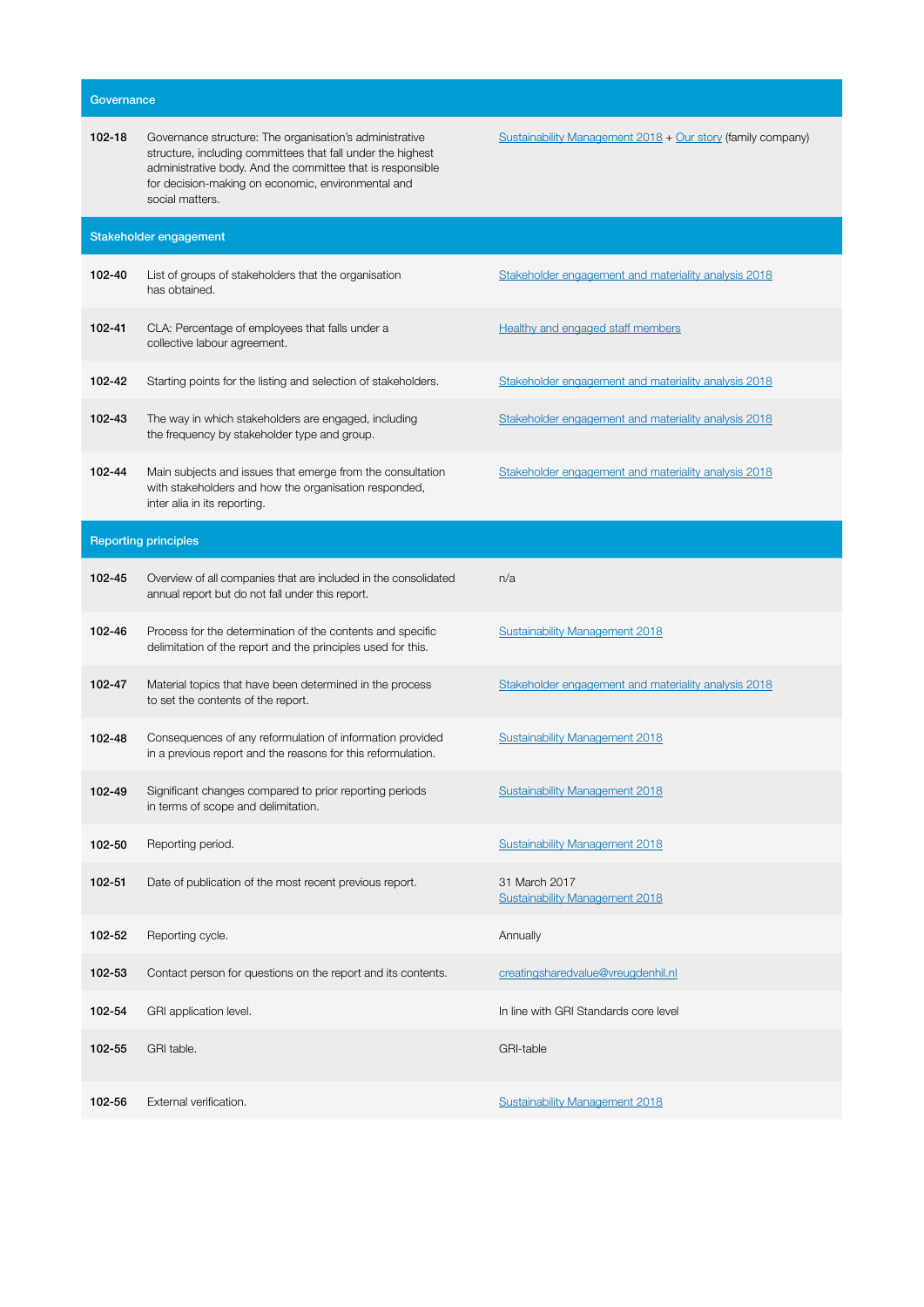## Material topics

| $\cdots$<br><b>GRI Standard</b>                              | <b>Disclosure</b>                                                                                                                                       | Page reference                                                                                                                                                 |  |  |  |
|--------------------------------------------------------------|---------------------------------------------------------------------------------------------------------------------------------------------------------|----------------------------------------------------------------------------------------------------------------------------------------------------------------|--|--|--|
| Safe products and no customer complaints                     |                                                                                                                                                         |                                                                                                                                                                |  |  |  |
| <b>GRI 103</b><br>Management<br>approach 2016                | 103-1 Definition and boundary of the topic.<br>103-2 Explanation of the approach, anchoring<br>and goal 2019.<br>103-3 Evaluation of the goal 2018.     | Nutritious and tasty products<br>Value creation 2018                                                                                                           |  |  |  |
| GRI 416: Health<br>and safety for<br>customers 2016          | 416-1 Assessment of the health and safety<br>impacts of product and service categories.<br>Number of quality complaints per 1,000<br>tonnes of product. | <b>Nutritious and tasty products</b><br>Value creation 2018                                                                                                    |  |  |  |
| Reducing energy consumption during production                |                                                                                                                                                         |                                                                                                                                                                |  |  |  |
| <b>GRI 103</b><br>Management<br>approach 2016                | 103-1 Definition and scope of the topic.<br>103-2 Explanation of the approach, anchoring<br>and goal 2019.<br>103-3 Evaluation of the goal 2018.        | Environmentally friendly factories and offices<br>Value creation 2018                                                                                          |  |  |  |
| GRI 302:<br>Energy 2016                                      | 302-4 Reducing energy consumption.<br>% less energy consumption per tonne of product in<br>Gorinchem and Scharsterbrug in comparison with 2005.         | Environmentally friendly factories and offices<br>Value creation 2018                                                                                          |  |  |  |
| Transparency with regard to sustainability goals and results |                                                                                                                                                         |                                                                                                                                                                |  |  |  |
| <b>GRI 103</b><br>Management<br>approach 2016                | 103-1 Definition and scope of the topic.<br>103-2 Explanation of the approach, anchoring<br>and goal 2019.<br>103-3 Evaluation of the goal 2018.        | <b>Sustainability Management 2018</b><br>Value creation 2018                                                                                                   |  |  |  |
| Own indicator                                                | Use of transparency benchmark guideline even<br>though there is no ranking in 2018.                                                                     | <b>Sustainability Management 2018</b><br>Value creation 2018<br>Omission: No result due to biannual ranking. We did use<br>the criteria in the report on 2017. |  |  |  |
| Reducing the environmental impact of packaging               |                                                                                                                                                         |                                                                                                                                                                |  |  |  |
| <b>GRI 103</b><br>Management<br>approach 2016                | 103-1 Definition and scope of the topic.<br>103-2 Explanation of the approach, anchoring<br>and goal 2019.<br>103-3 Evaluation of the goal 2018.        | Fair and environmentally conscious purchasing<br>Value creation 2018                                                                                           |  |  |  |
| GRI 301:<br>Materials 2016                                   | 301-1 Materials used in packaging.<br>Exploration with customers and suppliers to<br>reduce environmental impact of packaging.                          | Fair and environmentally conscious purchasing<br>Value creation 2018                                                                                           |  |  |  |